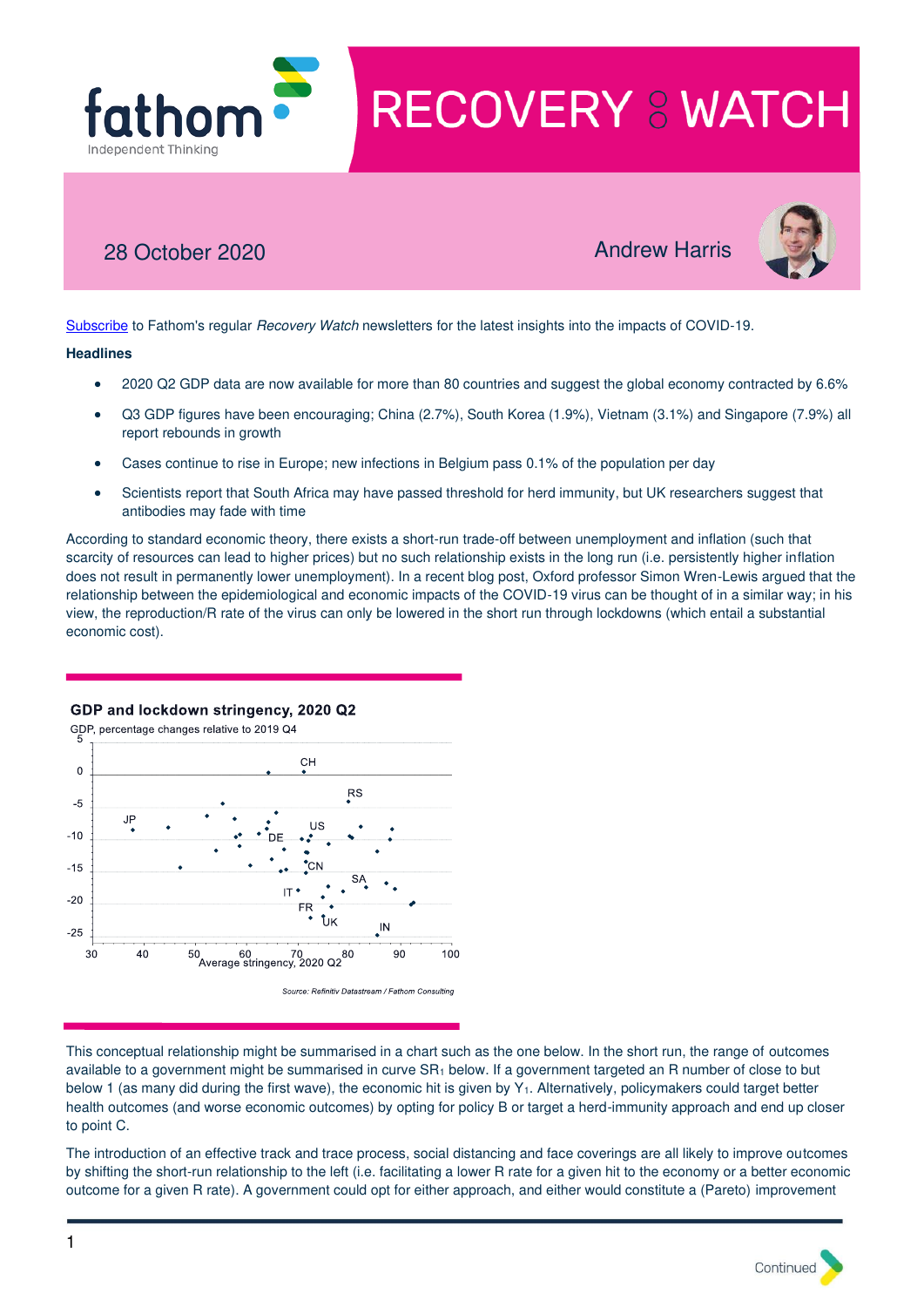

from the previous status quo — i.e. a positive without a corresponding negative. The analogy of the long-run Phillips curve falls away here — while the long-run prediction of the Phillips curve model is that policymakers can target whatever rate of inflation they like in the long run without affecting real economic outcome's, the model of Professor Wren-Lewis suggests that you could wind up changing the economic hit (or there is at least the potential to do so).



The economic-epidemiological trade-off

Behavioural changes and improvements in contact tracing mean that the short-run relationship has probably shifted to the left since the first wave of the virus hit, and we would not expect the either the economic or health impacts from a second wave to be as bad as they were from the first.

The first wave of the virus elicited an impressive fiscal response which helped to soothe some of the economic consequences of lockdowns. Data published last week showed a euro area budget deficit worth 11.6% of GDP in the second quarter of this year, the widest since Eurostat began collecting the data in 2002.



Euro area general government budget balance

China Even so, investors appear relaxed about the risks to sovereign fragility in Europe, despite the second wave having taken off in earnest. Indeed, Fathom's proprietary indicators show that the market-implied probabilities of sovereign defaults remain low, despite the fiscal stresses that a second wave could bring.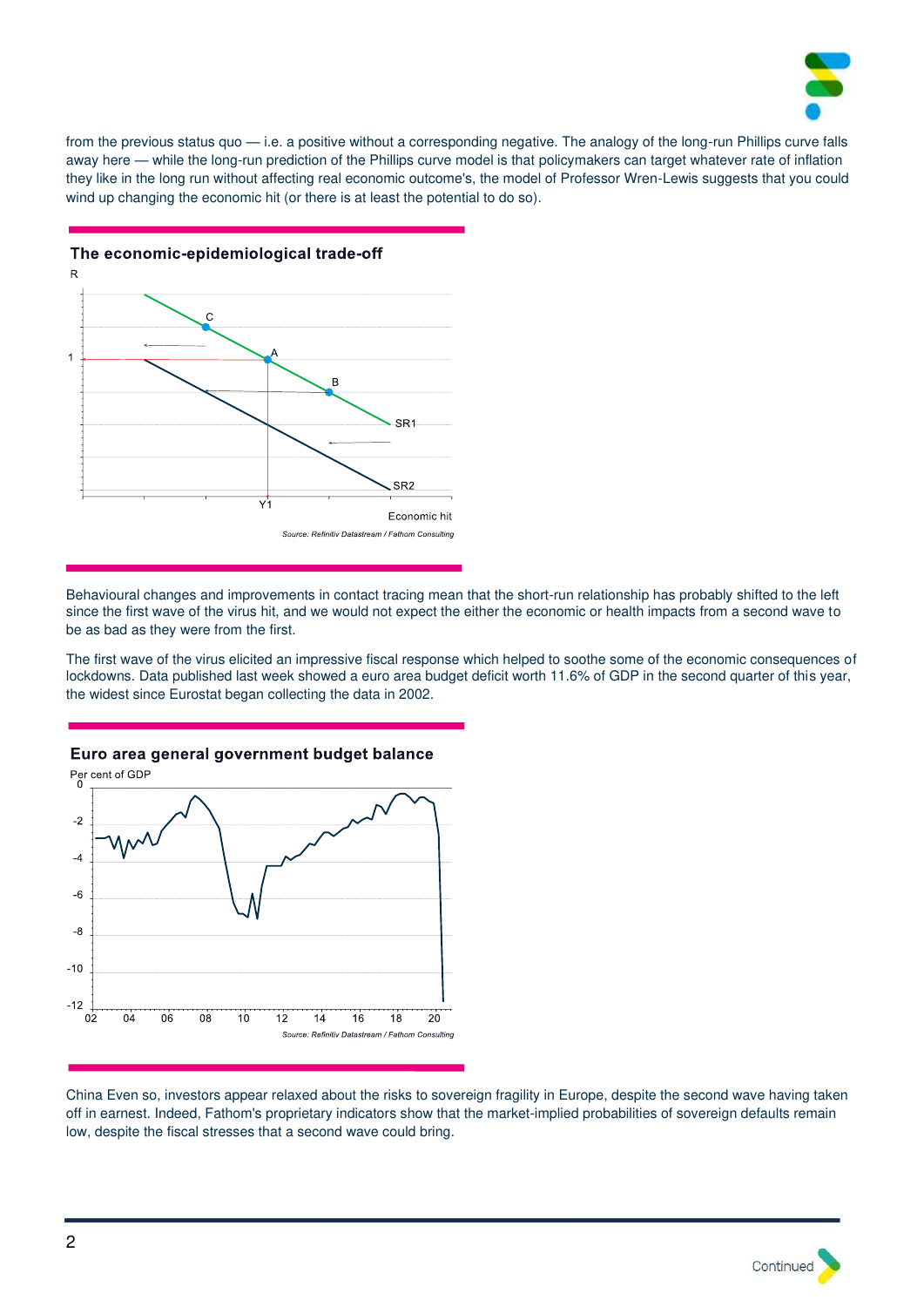



## Italy market-implied probabilities of default and exit

Of course, investors have been wrong before and, while most countries did manage to ride out the first wave of the virus, there remains a risk that a second wave of the virus and a second round of lockdowns could trigger a spate of financial crises, especially in emerging markets. For the time being, those risks appear more likely to manifest in the form of currency crises as opposed to either banking or sovereign crises. Indeed, by the end of the last quarter, there had already been a sharp rise in the likelihood of currency crises for countries at the riskier end of the spectrum,<sup>1</sup> as measured by Fathom's Financial Vulnerability Indicator (FVI).



**Global currency FVI by percentile** 

Recent months have put a spotlight on the risks of currency crises in some of the countries hit hard by the pandemic, none less so than South Africa and Turkey. That said, the risk of a crisis in either South Africa or Turkey is currently low by historical standards. This is because the majority of historical crises have been preceded by a build-up of imbalances that make a given country vulnerable to outflows of capital. Neither country's current account balance looks excessive by historical standards nor do their currencies look unusually strong. However, the outlook for South Africa is worth watching given its ballooning government budget deficit. Thus far investors have reacted positively to the central bank's quantitative easing programme whether this is the new normal for emerging markets is likely to be one of the key issues we address in our upcoming Global Economic and Market Outlook.